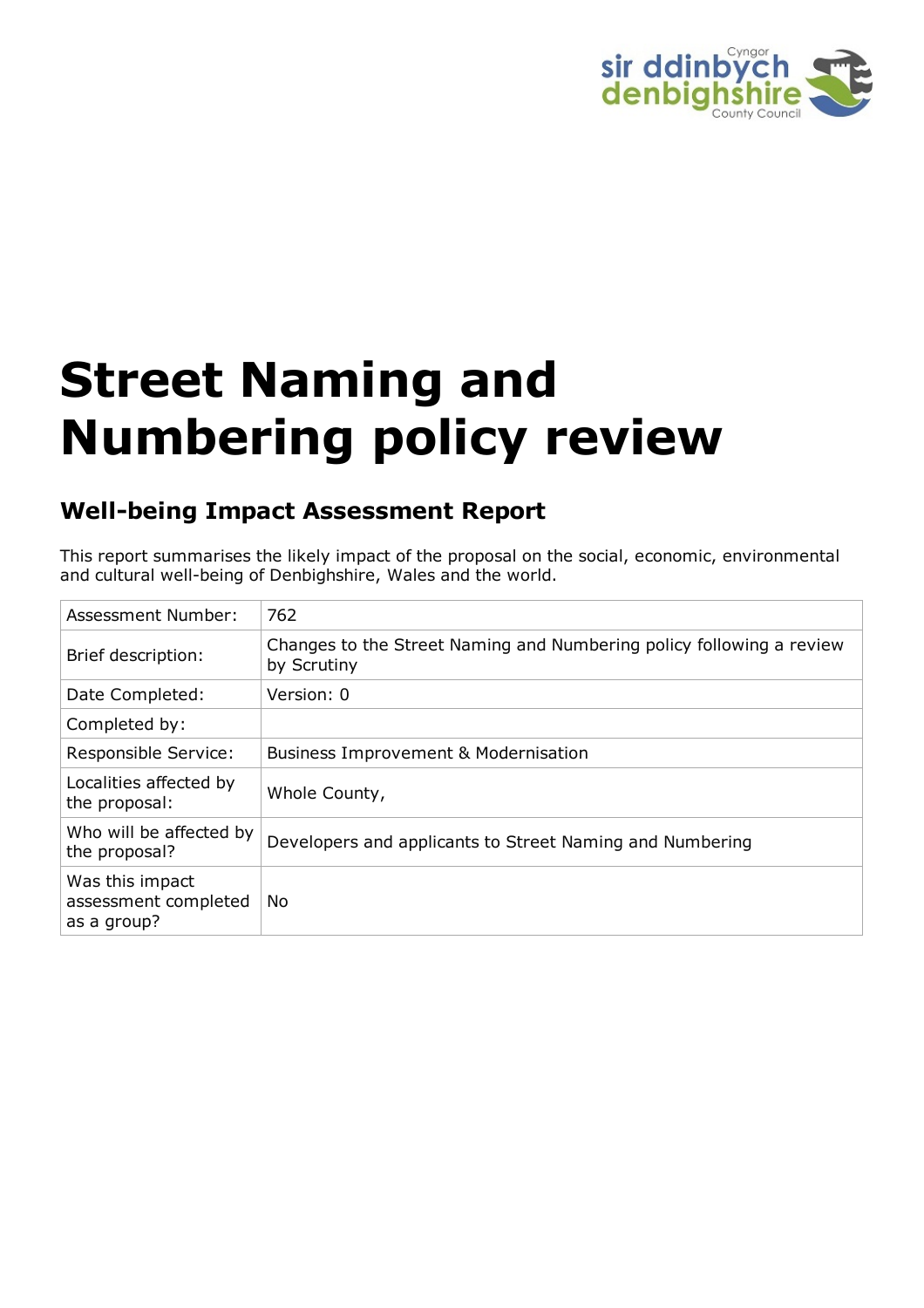# **IMPACT ASSESSMENT SUMMARY AND CONCLUSION**

Before we look in detail at the contribution and impact of the proposal, it is important to consider how the proposal is applying the sustainable development principle. This means that we must act "in a manner which seeks to ensure that the needs of the present are met without compromising the ability of future generations to meet their own needs."

#### **Score for the sustainability of the approach**



#### **Implications of the score**

The review of the policy is attempting to take into account the process of Street Naming and Numbering over the long term so that Denbighshire embeds Welsh language into new street names.

#### **Summary of impact**



#### **Main conclusions**

The policy review has highlighted some changes that need to be made. Doing the WIA has shown that there will be a positive impact on the Welsh language and culture as street names will need to be locally relevant and, if the policy is changed, in Welsh only. No further impact assessment is needed.

#### **Evidence to support the Well-being Impact Assessment**

 $\Box$  We have consulted published research or guides that inform us about the likely impact of the proposal

 $\Box$  We have involved an expert / consulted a group who represent those who may affected by the proposal

 $\Box$  We have engaged with people who will be affected by the proposal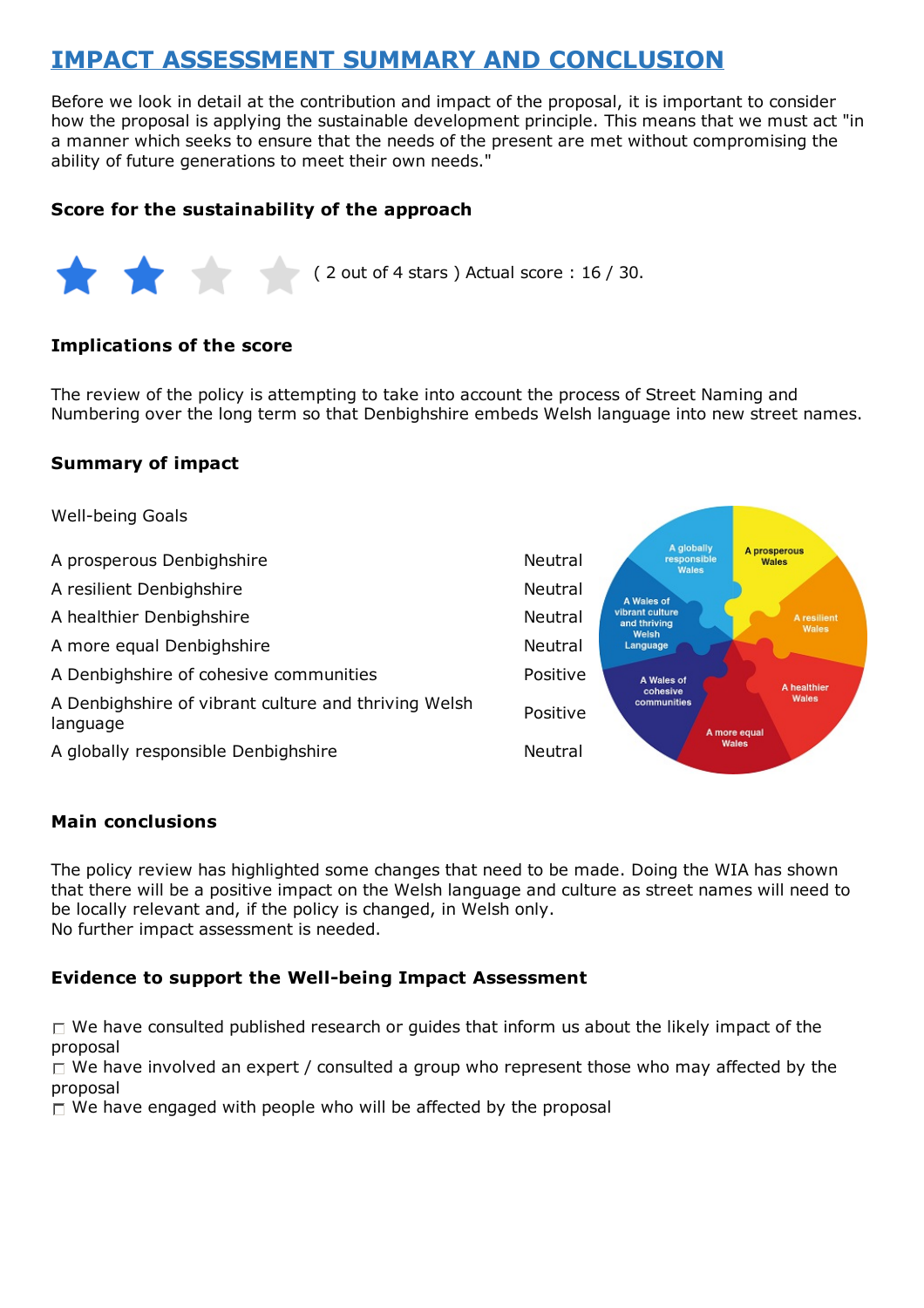# **THE LIKELY IMPACT ON DENBIGHSHIRE, WALES AND THE WORLD**

| A prosperous Denbighshire          |                                                                       |
|------------------------------------|-----------------------------------------------------------------------|
| <b>Overall Impact</b>              | Neutral                                                               |
| Justification for<br>impact        | The change in the report/policy will have minimal impact in this area |
| <b>Further actions</b><br>required |                                                                       |

#### **Positive impacts identified:**

| A low carbon society                                          | N/A                                                                                       |
|---------------------------------------------------------------|-------------------------------------------------------------------------------------------|
| Quality<br>communications,<br>infrastructure and<br>transport | A clear and concise SNN policy will assist developers in going through the<br>SNN process |
| Economic<br>development                                       | N/A                                                                                       |
| <b>Quality skills for the</b><br>long term                    | N/A                                                                                       |
| <b>Quality jobs for the</b><br>long term                      | N/A                                                                                       |
| <b>Childcare</b>                                              | N/A                                                                                       |

#### **Negative impacts identified:**

| A low carbon society                                          | N/A |
|---------------------------------------------------------------|-----|
| Quality<br>communications,<br>infrastructure and<br>transport |     |
| <b>Economic</b><br>development                                | N/A |
| <b>Quality skills for the</b><br>long term                    | N/A |
| <b>Quality jobs for the</b><br>long term                      | N/A |
| <b>Childcare</b>                                              | N/A |

| <b>A resilient Denbighshire</b>    |                                                                       |
|------------------------------------|-----------------------------------------------------------------------|
| <b>Overall Impact</b>              | Neutral                                                               |
| Justification for<br>impact        | The change in the report/policy will have minimal impact in this area |
| <b>Further actions</b><br>required |                                                                       |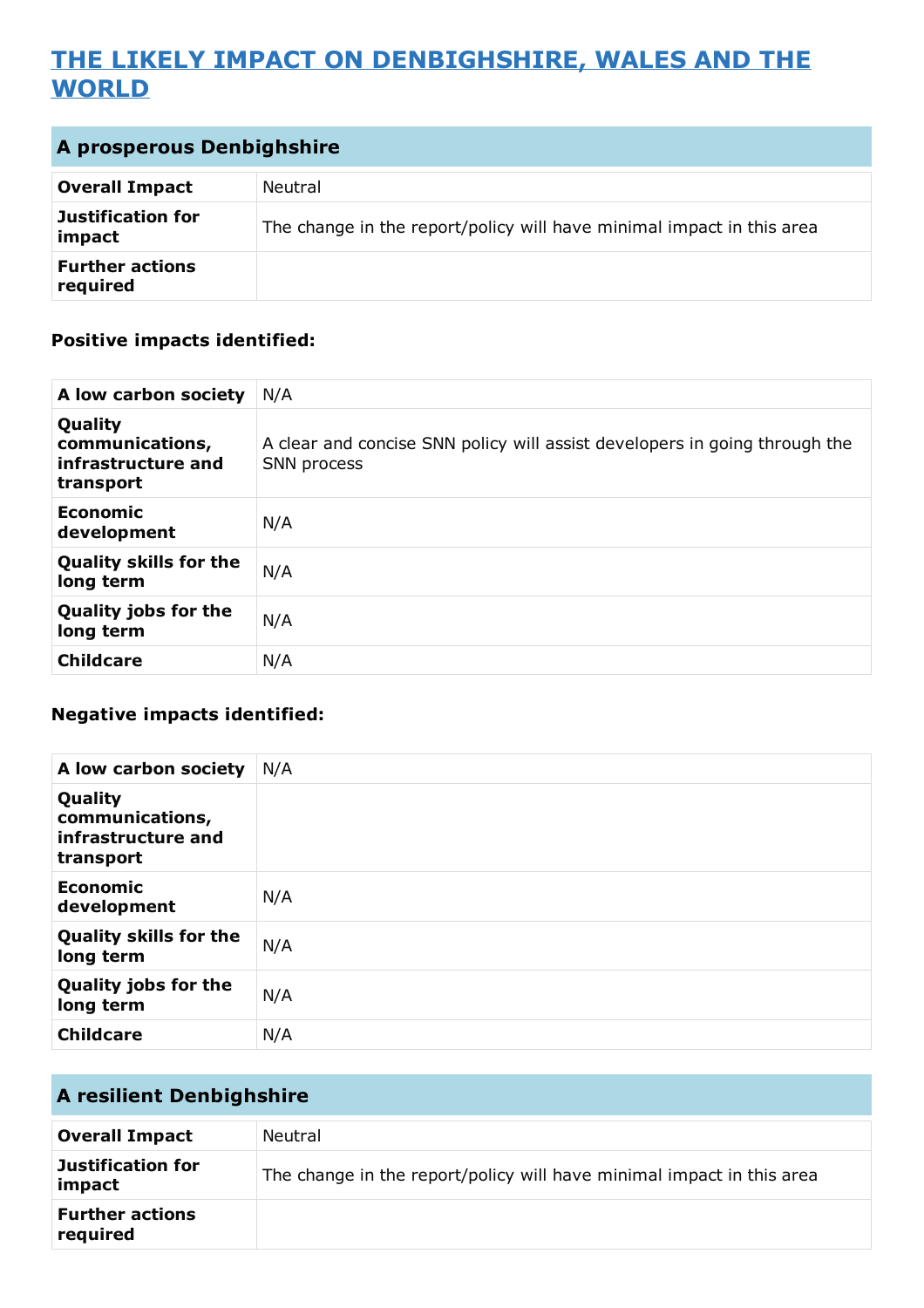## **Positive impacts identified:**

| <b>Biodiversity and the</b><br>natural environment                  | N/A |
|---------------------------------------------------------------------|-----|
| <b>Biodiversity in the</b><br>built environment                     | N/A |
| <b>Reducing waste,</b><br>reusing and<br>recycling                  | N/A |
| Reduced energy/fuel<br>consumption                                  | N/A |
| <b>People's awareness</b><br>of the environment<br>and biodiversity | N/A |
| <b>Flood risk</b><br>management                                     | N/A |

## **Negative impacts identified:**

| <b>Biodiversity and the</b><br>natural environment                  | N/A |
|---------------------------------------------------------------------|-----|
| <b>Biodiversity in the</b><br>built environment                     | N/A |
| <b>Reducing waste,</b><br>reusing and<br>recycling                  | N/A |
| Reduced energy/fuel<br>consumption                                  | N/A |
| <b>People's awareness</b><br>of the environment<br>and biodiversity | N/A |
| <b>Flood risk</b><br>management                                     | N/A |

| A healthier Denbighshire           |                                                                       |
|------------------------------------|-----------------------------------------------------------------------|
| <b>Overall Impact</b>              | Neutral                                                               |
| <b>Justification for</b><br>impact | The change in the report/policy will have minimal impact in this area |
| <b>Further actions</b><br>required |                                                                       |

### **Positive impacts identified:**

| A social and physical<br>environment that |     |
|-------------------------------------------|-----|
| encourage and                             | N/A |
| support health and                        |     |
| well-being                                |     |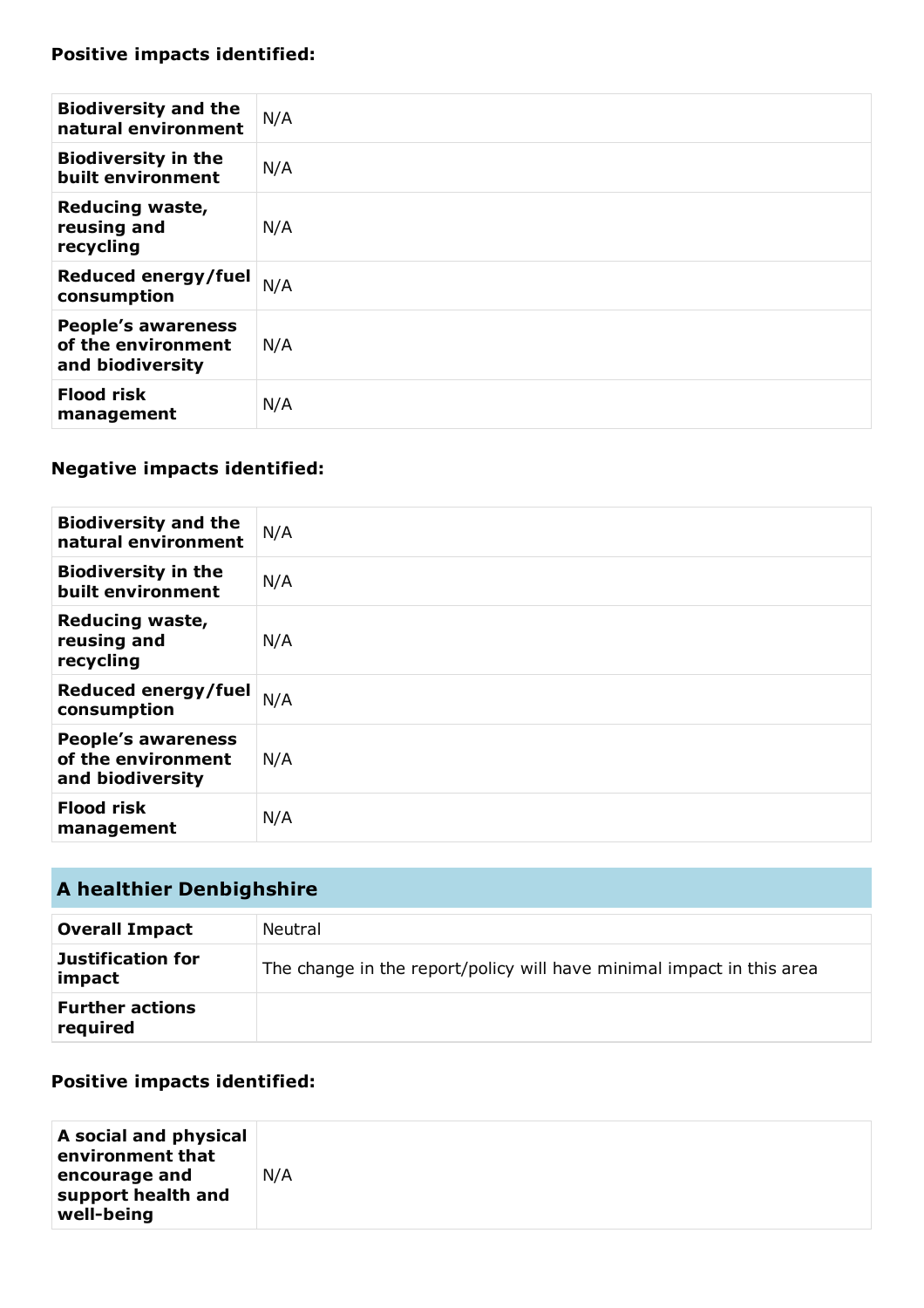| <b>Access to good</b><br>quality, healthy food         | N/A |
|--------------------------------------------------------|-----|
| <b>People's emotional</b><br>and mental well-<br>being | N/A |
| <b>Access to healthcare</b>                            | N/A |
| <b>Participation in</b><br>leisure opportunities       | N/A |

## **Negative impacts identified:**

| A social and physical<br>environment that<br>encourage and<br>support health and<br>well-being | N/A |
|------------------------------------------------------------------------------------------------|-----|
| <b>Access to good</b><br>quality, healthy food                                                 | N/A |
| <b>People's emotional</b><br>and mental well-<br>being                                         | N/A |
| <b>Access to healthcare</b>                                                                    | N/A |
| <b>Participation in</b><br>leisure opportunities                                               | N/A |

| A more equal Denbighshire          |                                                                       |
|------------------------------------|-----------------------------------------------------------------------|
| <b>Overall Impact</b>              | Neutral                                                               |
| Justification for<br>impact        | The change in the report/policy will have minimal impact in this area |
| <b>Further actions</b><br>required |                                                                       |

## **Positive impacts identified:**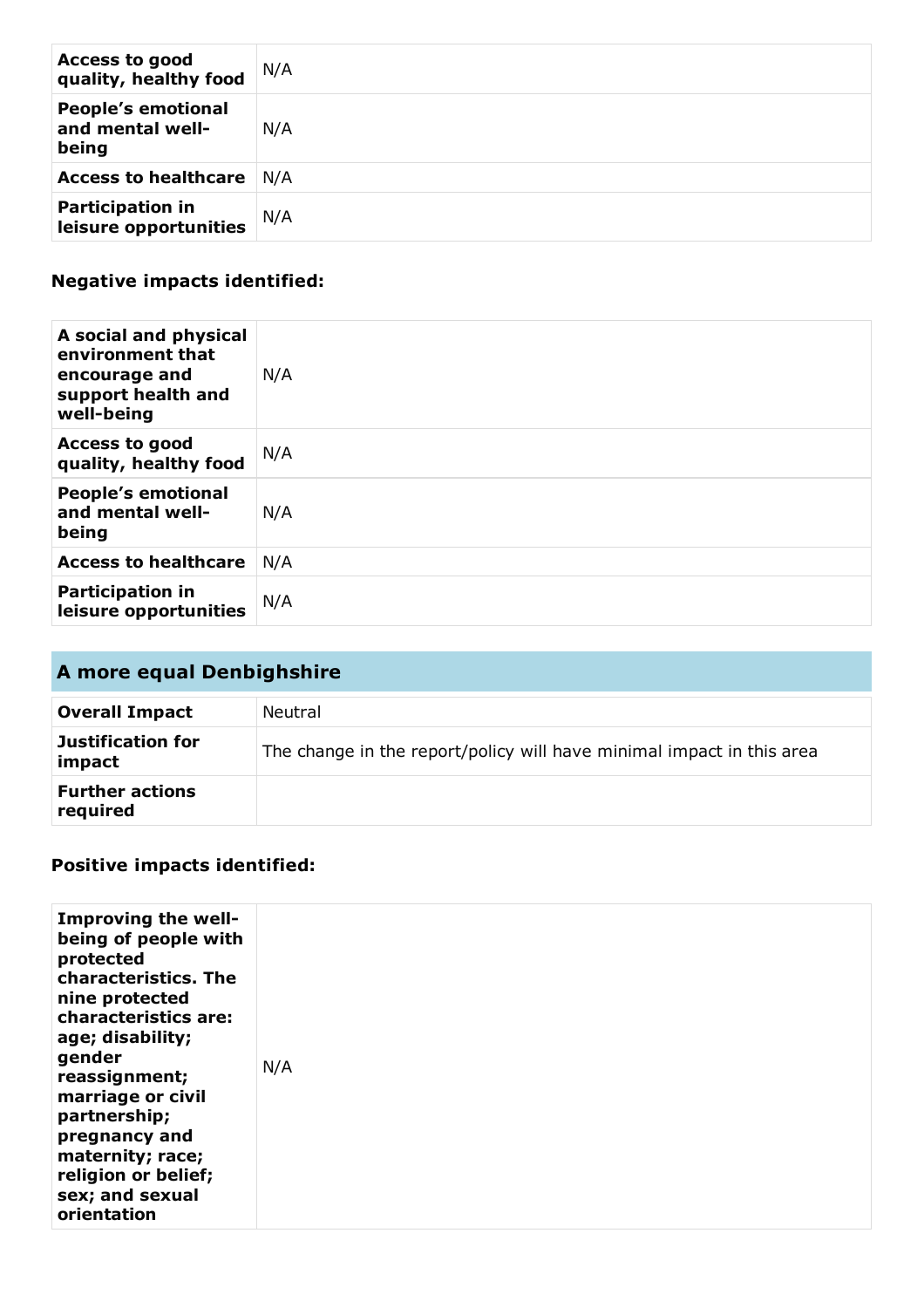| <b>People who suffer</b><br>discrimination or<br>disadvantage     | N/A |
|-------------------------------------------------------------------|-----|
| Areas with poor<br>economic, health or<br>educational<br>outcomes | N/A |
| People in poverty                                                 | N/A |

## **Negative impacts identified:**

| Improving the well-<br>being of people with<br>protected<br>characteristics. The<br>nine protected<br>characteristics are:<br>age; disability;<br>gender<br>reassignment;<br>marriage or civil<br>partnership;<br>pregnancy and<br>maternity; race;<br>religion or belief;<br>sex; and sexual<br>orientation | N/A |
|--------------------------------------------------------------------------------------------------------------------------------------------------------------------------------------------------------------------------------------------------------------------------------------------------------------|-----|
| <b>People who suffer</b><br>discrimination or<br>disadvantage                                                                                                                                                                                                                                                | N/A |
| Areas with poor<br>economic, health or<br>educational<br>outcomes                                                                                                                                                                                                                                            | N/A |
| People in poverty                                                                                                                                                                                                                                                                                            | N/A |

# **A Denbighshire of cohesive communities**

| <b>Overall Impact</b>              | Positive                                                                    |
|------------------------------------|-----------------------------------------------------------------------------|
| Justification for<br>impact        | The change in the report/policy will have some positive impact in this area |
| <b>Further actions</b><br>required |                                                                             |

#### **Positive impacts identified:**

| <b>Safe communities</b><br>and individuals          | N/A |
|-----------------------------------------------------|-----|
| <b>Community</b><br>participation and<br>resilience | N/A |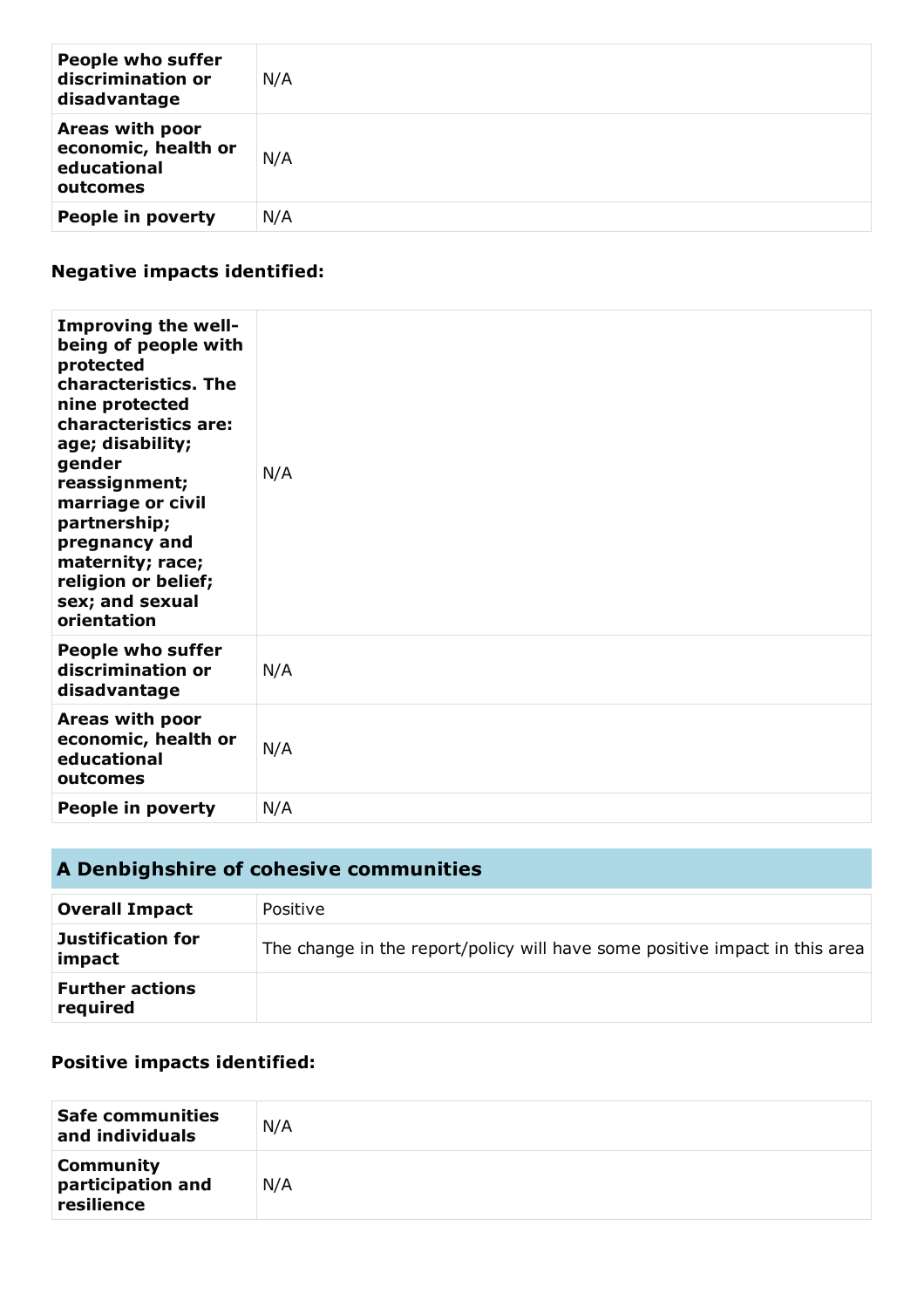| the area                        | <b>The attractiveness of</b> Ensuring that street names have a historic or cultural tie to the location<br>will enhance the attractiveness of the area |
|---------------------------------|--------------------------------------------------------------------------------------------------------------------------------------------------------|
| <b>Connected</b><br>communities | N/A                                                                                                                                                    |
| Rural resilience                | N/A                                                                                                                                                    |

#### **Negative impacts identified:**

| <b>Safe communities</b><br>and individuals          | N/A |
|-----------------------------------------------------|-----|
| <b>Community</b><br>participation and<br>resilience | N/A |
| The attractiveness of<br>the area                   | N/A |
| <b>Connected</b><br>communities                     | N/A |
| <b>Rural resilience</b>                             | N/A |

# **A Denbighshire of vibrant culture and thriving Welsh language**

| <b>Overall Impact</b>              | Positive                                                                                           |
|------------------------------------|----------------------------------------------------------------------------------------------------|
| <b>Justification for</b><br>impact | The report/policy would greatly encourage and promote the Welsh<br>language throughout the County. |
| <b>Further actions</b><br>required |                                                                                                    |

#### **Positive impacts identified:**

| <b>People using Welsh</b>              | Introduction to the Welsh language could encourage people to learn it as<br>they are living on a Welsh named street and hopefully increase the<br>number of Welsh language speaking population of the County.                                                                                                                                                                                                                                                                                                                                                  |
|----------------------------------------|----------------------------------------------------------------------------------------------------------------------------------------------------------------------------------------------------------------------------------------------------------------------------------------------------------------------------------------------------------------------------------------------------------------------------------------------------------------------------------------------------------------------------------------------------------------|
| <b>Promoting the Welsh</b><br>language | The new policy would name streets in Welsh only, promoting the Welsh<br>language and further embed the language throughout the County area.                                                                                                                                                                                                                                                                                                                                                                                                                    |
| <b>Culture and heritage</b>            | The new policy would actively encourage historical and cultural Welsh<br>names for new streets protecting the historical links with the original site,<br>the local and County area so that residents of that area were aware of the<br>history. The team would advise the developer/applicant on any<br>amendments to a proposed Welsh name so that it is in keeping with the<br>area e.g Golwg coch (translated as red view) would not be appropriate for<br>a development with a sea view and Golwg Glas (translated as blue view)<br>would suit it better. |

# **Negative impacts identified:**

| <b>People using Welsh</b>              | N/A |
|----------------------------------------|-----|
| <b>Promoting the Welsh</b><br>language | N/A |
| <b>Culture and heritage</b> N/A        |     |